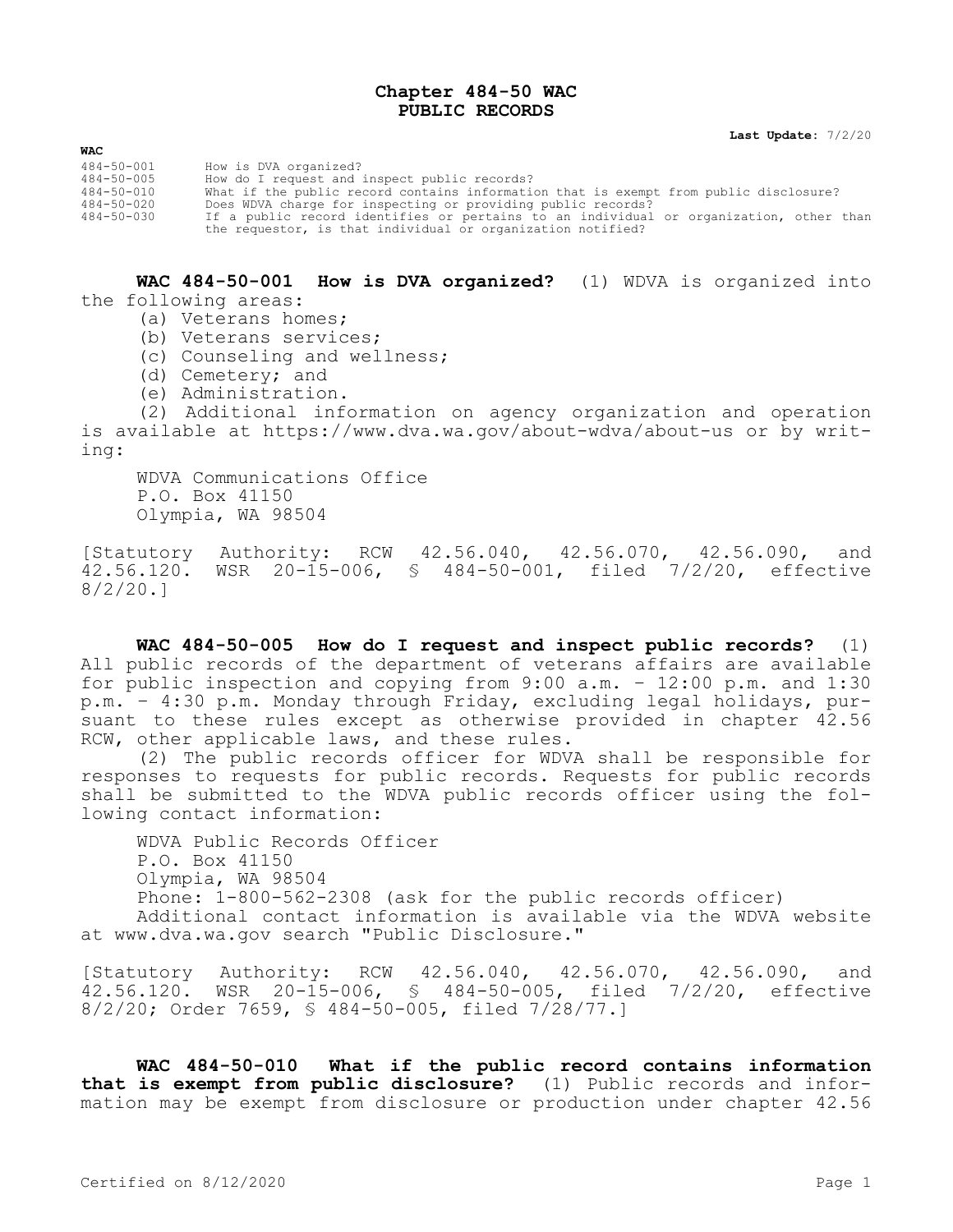RCW or other state or federal laws. Commonly applicable exemptions include, but are not limited to, the following:

(a) Under RCW 42.56.230(1), personal information in files maintained for WDVA clients. Personal information includes, but is not limited to:

(i) Names;

(ii) Telephone numbers;

(iii) Fax numbers;

(iv) Email addresses;

(v) Social Security numbers;

(vi) VA claim numbers;

(vii) VA disability percentages;

(viii) DOD type of military separation, characterization of service, narrative reason for separation, reentry code, separation code;

(ix) Account numbers;

(x) Certificate or license numbers;

(xi) Vehicle identifiers and serial numbers, including license plate numbers;

(xii) Device identifiers and serial numbers;

(xiii) Web universal resource locators (URLs);

(xiv) Internet protocol (IP) address numbers;

(xv) Biometric identifiers, including finger and voice prints;

(xvi) Full face photographic images and any comparable images;

(xvii) Any other unique identifying number, characteristic, or code;

(xviii) All geographic subdivisions smaller than a state, including street address, mailing address, city, county, precinct, geocodes, and zip code, except for the initial three digits of a zip code; and

(xix) All elements of dates (except year) for dates directly related to an individual, including birth date, admission date, discharge date, date of death.

(b) Under chapter 70.02 RCW and related federal laws, protected health care information and medical records.

(c) Under RCW 42.56.230(3), personal information in files maintained for WDVA employees or elected officials to the extent that disclosure would violate their right to privacy.

(d) Under RCW 42.56.230(5), credit card numbers, debit card numbers, electronic check numbers, card expiration dates, or bank or other financial information as defined in RCW 9.35.005 including Social Security numbers, except when disclosure is expressly required by or governed by other law.

(e) Under RCW 42.56.250, the following information from personnel records, public employment related records, volunteer rosters, or included in any mailing list of employees or volunteers of any public agency:

(i) Residential addresses;

(ii) Residential phone numbers;

(iii) Personal wireless telephone numbers;

(iv) Personal email addresses;

(v) Social Security numbers;

(vi) Driver's license numbers;

(vii) Identicard numbers;

(viii) Emergency contact information; and

(ix) Names, dates of birth, residential addresses, residential telephone numbers, personal wireless telephone numbers, personal email addresses, Social Security numbers, and emergency contact information of dependents of employees or volunteers of a public agency.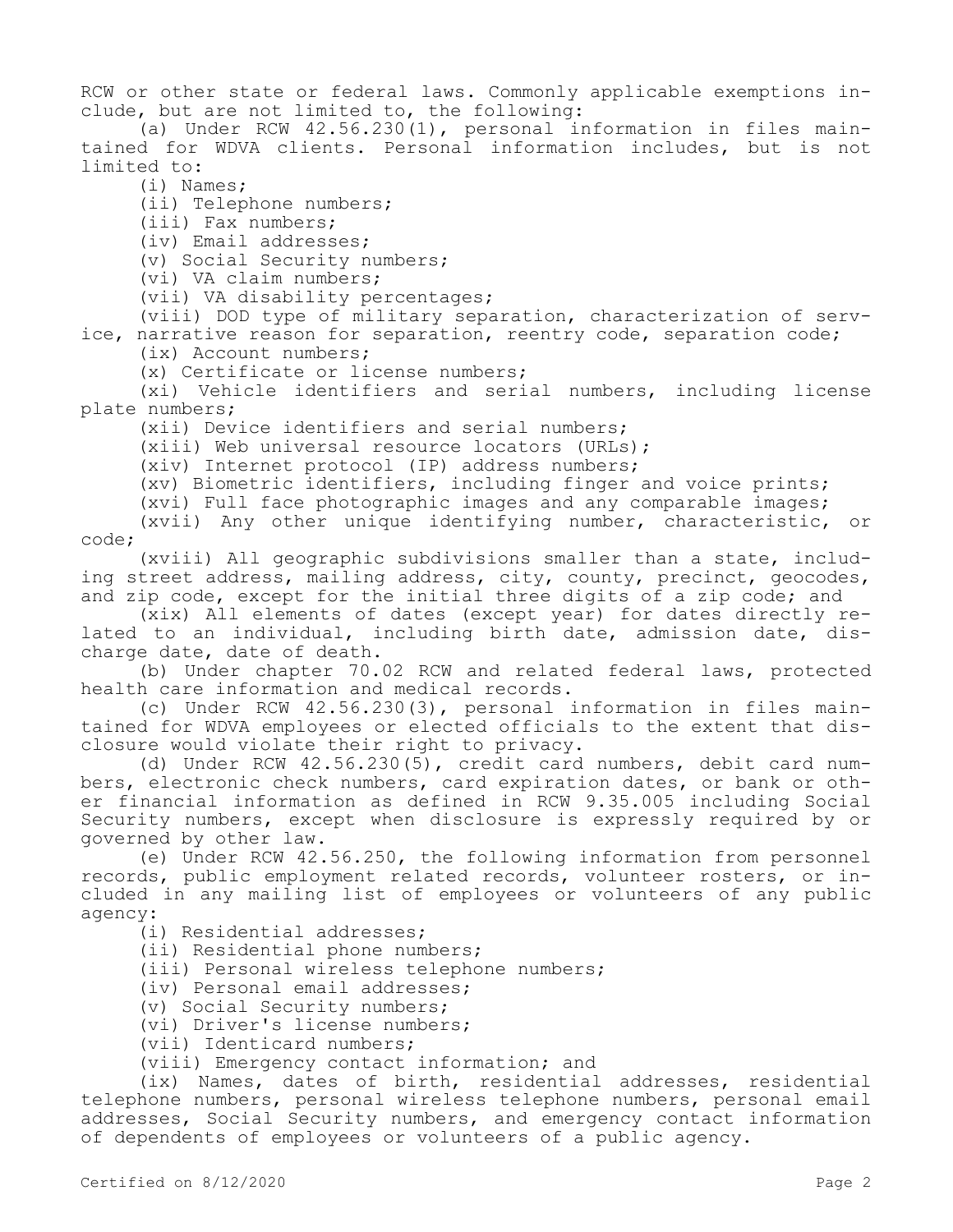(f) Under RCW 42.56.235, records that relate to or contain personally identifying information about an individual's religious beliefs, practices, or affiliation.

(g) Effective July 1, 2020, agency employee records described under RCW 42.56.660.

(h) Effective July 1, 2020, lists of state agency employee names under RCW 42.56.675.

(i) Under RCW 42.56.640 and 43.17.410, sensitive personal information of vulnerable individuals and in-home caregivers for vulnerable populations, except as allowed under subsection (3) of this section.

(2) If the requested public record contains information that is exempt from public disclosure, WDVA may:

(a) As appropriate, release the nonexempt portion, explaining what exemptions apply to redacted portions of the record;

(b) As appropriate, deny release of the entire record, sending a written explanation and citing the exemption that applies to the denial; or

(c) Neither confirm or deny the existence of the requested records and provide the legal basis for confidentiality as if the responsive records existed, when a denial would reveal information that is confidential and must not be disclosed.

(3) Sensitive personal information under subsection (1)(i) of this section may be disclosed or produced if WDVA determines that the requestor:

(a) Meets the criteria under RCW 42.56.645; and

(b) Has complied with any procedures developed by WDVA to protect the confidentiality of the information.

[Statutory Authority: RCW 42.56.040, 42.56.070, 42.56.090, and 42.56.120. WSR 20-15-006, § 484-50-010, filed 7/2/20, effective 8/2/20; Order 7659, § 484-50-010, filed 7/28/77.]

**WAC 484-50-020 Does WDVA charge for inspecting or providing public records?** (1) There is no fee for inspecting public records.

(2) Pursuant to RCW  $42.56.120$  (2)(b), WDVA does not calculate the actual costs for copying records because to do so would be unduly burdensome for the following reasons:

(a) WDVA does not have the resources to conduct a study to determine all of its actual copying costs; and

(b) To conduct such a study would interfere with other essential agency functions.

(3) WDVA may do one or more of the following:

(a) Charge for copies of records according to the default fees in RCW  $42.56.120$  (2)(b), (c), and (d);

(b) Charge for customized services pursuant to RCW  $42.56.120(3)$ ;

(c) Charge other copy fees authorized by statutes outside of chapter 42.56 RCW;

(d) Enter into an alternative fee agreement with a requestor under RCW 42.56.120(4).

(4) WDVA may waive copying fees in one or more of the following circumstances:

(a) Clients receiving the first copy of their file;

(b) Producing records assists in managing a program;

(c) The expense of billing exceeds the cost of producing records.